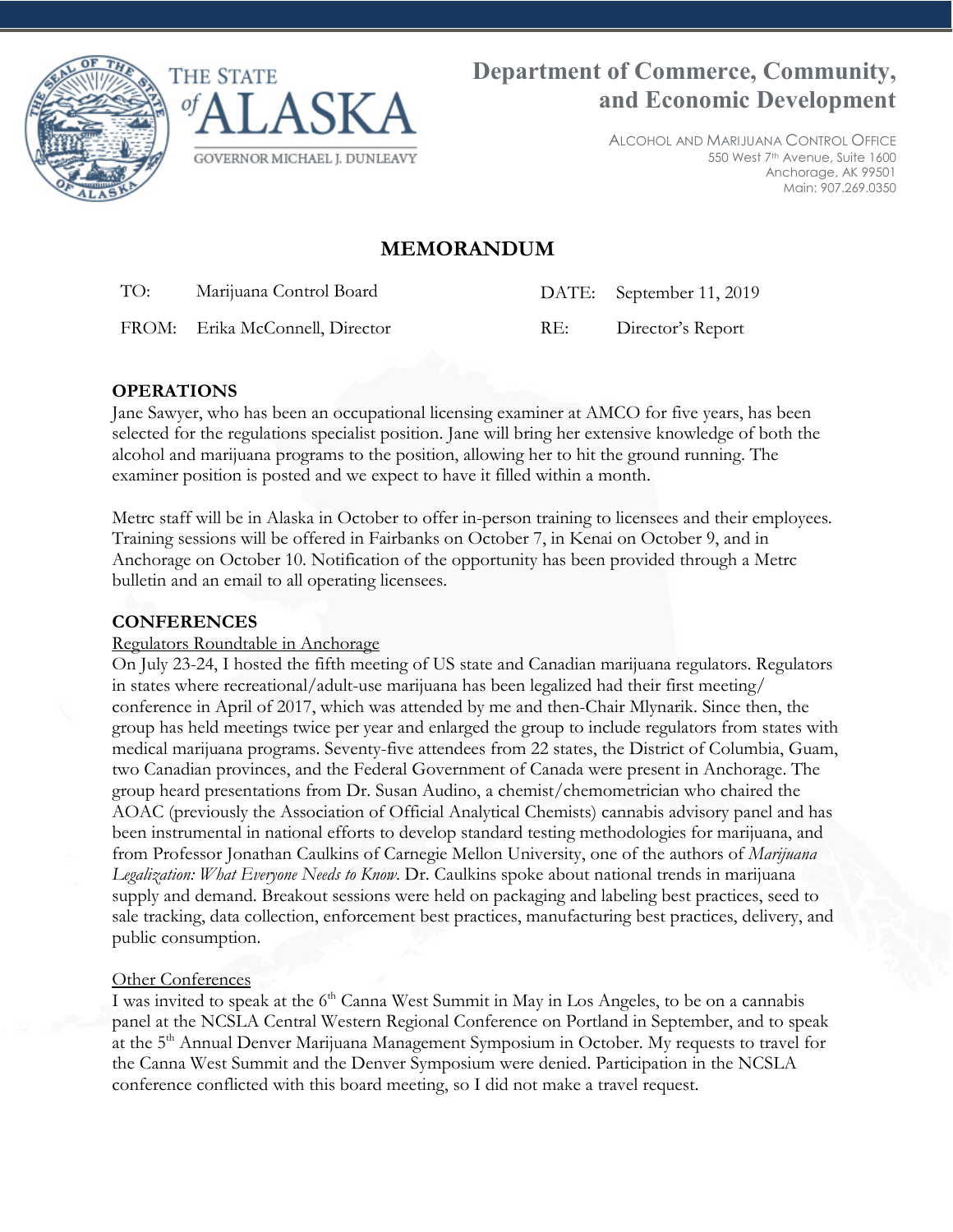Director's Report MC Board September 11, 2019 Page 2

### **ISSUES**

#### Industrial Hemp Program

Funding for this program was cut through Governor Dunleavy's veto, but was restored in HB 2001 and not vetoed again. In July, AMCO submitted comments on the draft hemp program regulations seeking clarifications on some proposed provisions.

#### Quality Control Sampling

The board adopted a regulations change in late 2017 that allows a cultivation facility (3 AAC 306.460(d) and a product manufacturing facility (3 AAC 306.557) to provide samples to their employees for quality control with certain limitations. It has come to my attention that a product manufacturing licensee has transferred their product to a different product manufacturing licensee who has distributed those products to their employees as quality control samples. This was not the intent of the regulation, but neither section is clear that the sample must be grown or made at the license providing the sample to its employees. How would the board like to address this issue?

#### Licensee as Distributor

It has come to my attention that Product Manufacturing Licensee A has transferred marijuana products manufactured at Licensee A's facility to Product Manufacturing Licensee B. Licensee B has then repackaged Licensee A's products and transferred them to various retail facilities. Does the board have any issues with this?

#### **REGULATIONS**

Attached to this report is a regulations projects status spreadsheet.

I recommend that the board open a regulations project to change "and" to "or" at the end of 3 AAC 306.630(b)(2), to clarify that the scientific director of a marijuana testing facility is not required to have a doctorate, a Master's degree, AND a Bachelor's degree, along with the required experience for each degree type.

#### **2020 MEETINGS**

The meeting schedule for 2020 is based on the statutory requirement that complete applications be brought to the board within 90 days. The 90 days is calculated from the date that applications must be complete in order to be on the agenda, which is approximately two and a half weeks before each meeting.

| Date              | Location  | Apps Complete/Docs Due |
|-------------------|-----------|------------------------|
| January 23-24     | uneau     | January 3              |
| April 2-3         | Anchorage | March 13               |
| June $10-11$      | Fairbanks | May 22                 |
| August 19-20      | Nome      | July 31                |
| October 28-29     | Anchorage | October 9              |
| January 6-7, 2021 | uneau     | December 18            |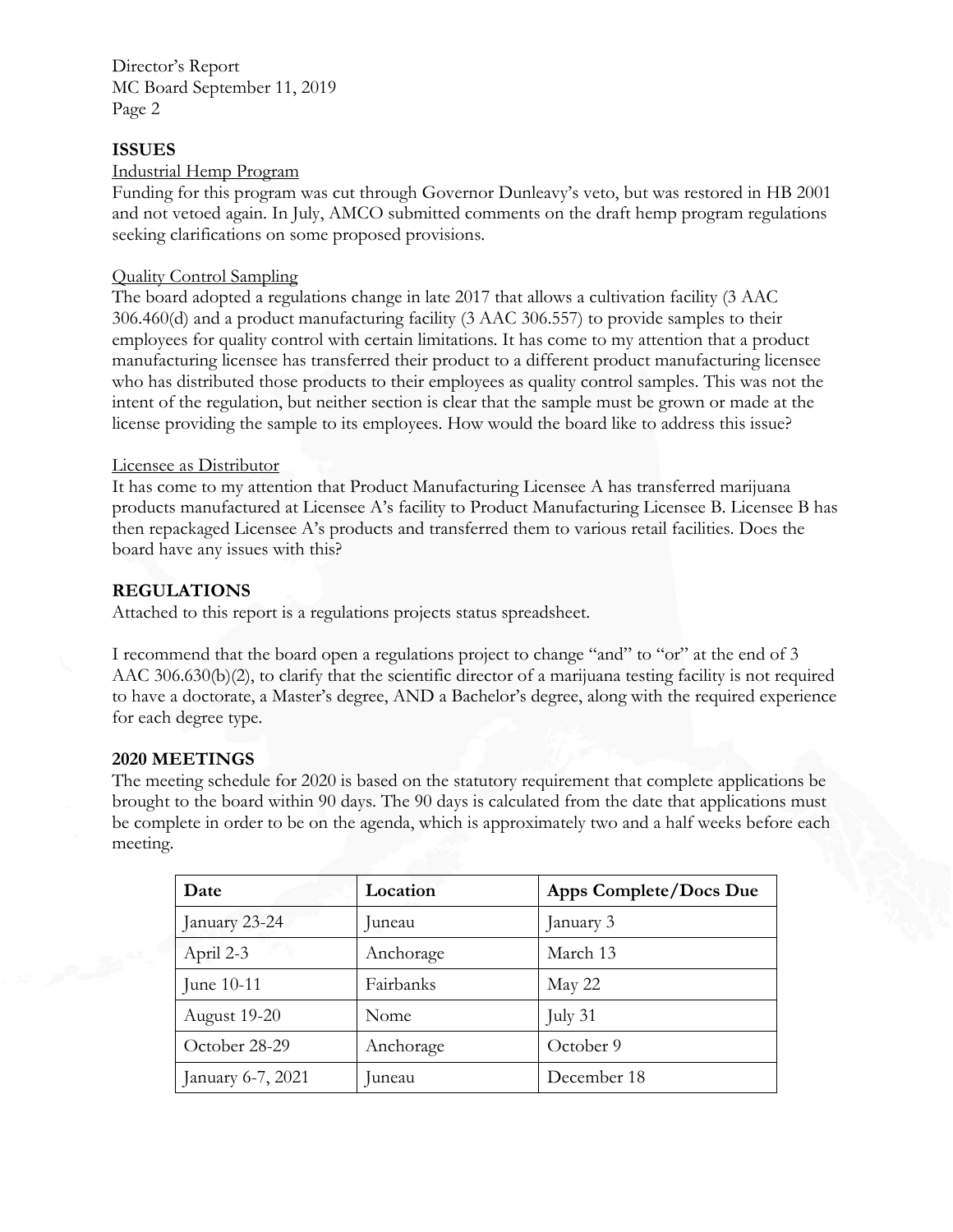Director's Report MC Board September 11, 2019 Page 3

#### **NEXT MEETING**

The next MC Board meeting is scheduled for November 13-15. The meeting was originally planned to be held in Palmer, but as we have been unable to find an available meeting location in Palmer, the meeting will be in Anchorage.

Applications must be complete and any other documents for the board must be submitted to our office by October 25 to be on the agenda.

#### **STATISTICS** Retail Sales

| <i>Total Sales</i> |                  |               |
|--------------------|------------------|---------------|
| \$15,463,421       | 2016 Total Sales | \$1,689,329   |
| \$16,299,600       | 2017 Total Sales | \$57,562,728  |
| \$18,372,173       | 2018 Total Sales | \$130,475,707 |
|                    |                  |               |

Total retail sales from program inception to 8/31/19: \$304,389,183

## Taxes Assessed From Licensees Who Filed Returns

| Month | <i>Taxes Filed</i> |                  |              |
|-------|--------------------|------------------|--------------|
| April | \$1,703,779        | 2016 Total Taxes | \$232,696    |
| May   | \$1,654,144        | 2017 Total Taxes | \$6,075,069  |
| June  | \$1,773,269        | 2018 Total Taxes | \$15,697,268 |

Total taxes assessed from program inception to 6/30/19: \$32,021,348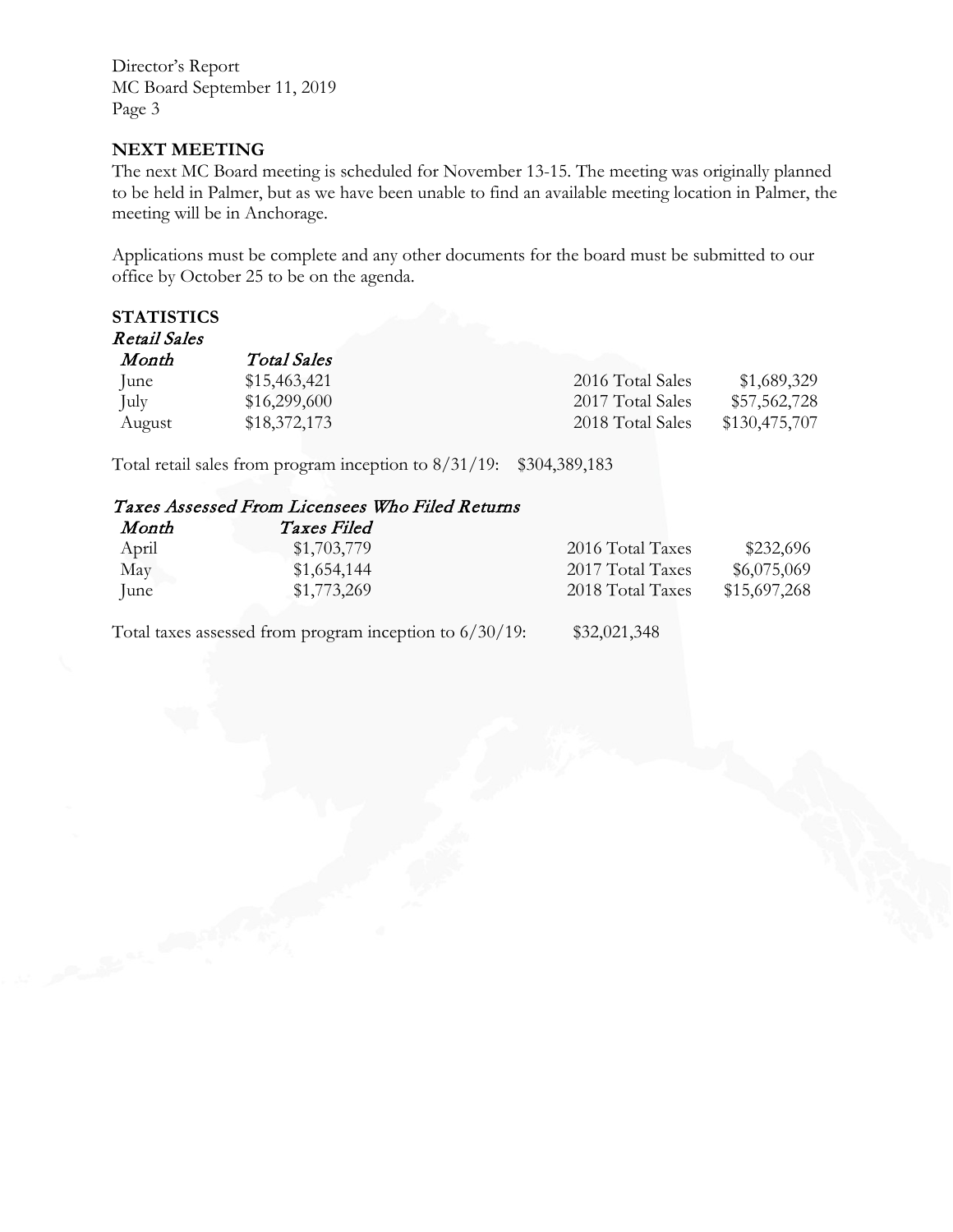| <b>DOL Project</b> | <b>Topic</b>                         | <b>Date Opened</b> | <b>FY</b> | <b>Board mbr</b> | <b>Current Status/Notes</b>                | Date     | <b>Effective</b> |
|--------------------|--------------------------------------|--------------------|-----------|------------------|--------------------------------------------|----------|------------------|
| <b>Number</b>      |                                      | by MCB             |           | point            |                                            | Adopted  | Date             |
|                    |                                      |                    |           | person(s)        |                                            | by MCB   |                  |
| JU2015200669       | <b>Omnibus Regulations</b>           |                    |           |                  | Adopted by board; filed with Lt Gov        | 11/20/15 | 2/21/16          |
|                    |                                      |                    |           |                  |                                            | Pg 23    |                  |
| JU2016200436-1     | Conduct of board meetings in alcohol | $2/11/16$ pg 2     | 16        |                  | Adopted by board; filed with Lt Gov        | 7/6/16   | 12/28/16         |
| JU2016200436-2     | [Reserved for anticipated future     |                    |           |                  | Closed due to inaction 2/26/19             | N/A      | N/A              |
|                    | work]                                |                    |           |                  |                                            |          |                  |
| JU2015201028       | Onsite consumption                   | 2/11/16            | 16        |                  | Board voted not to continue project 2/2/17 | N/A      | N/A              |
| JU2016200617       | Handler permits                      | $4/27/16$ ;        | 17        |                  | Sent to Lt Gov 4/20/18                     | 1/25/18  | 5/23/18          |
|                    |                                      | 2/2/17             |           |                  |                                            |          |                  |
| JU2016200611       | Testing                              | 6/9/16 pg 22       | 16        |                  | Signed by Lt Gov 6/5/17                    | 4/5/17   | 7/5/17           |
| JU2016200610       | Advertising requirements             | 6/9/16 pg 22       | 16        |                  | vote to put out for comment failed 7/14/17 | N/A      | N/A              |
|                    | Space planning and layout            |                    | 16        | Schulte          |                                            |          |                  |
|                    | Labeling and packaging               |                    | 16        |                  | Approved 7/14/17; rescinded 11/28(29?)     | N/A      | N/A              |
| JU2016200612       | Video surveillance (Schulte handout) | 6/9/16 pg 22       | 16        | Schulte          | Closed due to inaction 2/26/19             |          |                  |
| JU2016200609       | Participation of outside entities -  | $6/9/16$ pg 22     | 16        | Emmett           | Closed due to inaction 2/26/19             |          |                  |
|                    | residency requirements (BE handout)  |                    |           |                  |                                            |          |                  |
| JU2016200605       | Waste disposal (Springer motion)     | 6/9/16 pg 23       | 16        | Springer         | Combined with waste disposal #2            | N/A      | N/A              |
| JU2016200613       | Retail store notices                 | 7/8/16 pg 16       | 17        |                  | Signed by Lt Gov 6/22/17                   | 4/5/17   | 7/22/17          |
| JU2016200837       | Requiring fingerprints for new       | 9/7/16             | 17        |                  | Signed by Lt Gov 6/19/17                   | 4/5/17   | 7/19/17          |
|                    | owners                               |                    |           |                  |                                            |          |                  |
| JU2016200838       | What happens to existing licenses if | 9/7/16             | 17        |                  | Signed by Lt Gov 6/27/17                   | 4/5/17   | 7/27/17          |
|                    | local gov opts out by ordinance      |                    |           |                  |                                            |          |                  |
| JU2016200839       | DEC approval before acceptance of    | 9/7/16             | 17        |                  | Signed by Lt Gov 6/27/17                   | 4/5/17   | 7/27/17          |
|                    | license application (food safety     |                    |           |                  |                                            |          |                  |
|                    | permit)                              |                    |           |                  |                                            |          |                  |
|                    | Advertisement; definition of         | 12/7/16            | 17        |                  | Board took no action on proposal (2/2/17)  | N/A      | N/A              |
|                    | "advertisement" and "logo"           |                    |           |                  |                                            |          |                  |
| JU2017200165       | Transportation                       | 2/2/17             | 17        |                  | signed by Lt Gov 9/11/17                   | 7/13/17  | 10/11/17         |
|                    |                                      |                    |           |                  |                                            |          |                  |
| JU2017200542       | Quality control                      | 2/2/17             | 17        |                  | Signed by Lt Gov 4/25/18                   | 11/29/17 | 5/25/18          |
|                    |                                      |                    |           |                  |                                            |          |                  |
|                    | Notify AMCO of crime on licensed     | 5/15/17            | 17        | Springer         | Signed by Lt Gov 4/25/18                   | 11/29/17 | 5/25/18          |
|                    | premises                             |                    |           |                  |                                            |          |                  |
| JU2018200397       | Waste disposal #2                    | 2/2/17             | 17        |                  | Signed by Lt Gov 9/20/18                   | 6/15/18  | 10/20/18         |
|                    |                                      |                    |           |                  |                                            |          |                  |
| JU2017200548       | <b>Onsite Consumption</b>            | 3/7/17             | 17        |                  | Signed by Lt Gov on 3/12/19                | 12/20/18 | 4/11/19          |
| JU2018200370       | Plant count for new cultivators      | 4/5/17             | 17        |                  | Signed by Lt Gov on 9/20/18                | 6/15/18  | 10/20/18         |
| JU2017200536-1     | Require testing licensee to notify   | 5/15/17            | 17        | Springer         | Signed by Lt Gov on 7/24/18                | 11/29/17 | 8/23/18          |
|                    | director of significant equipment    |                    |           |                  |                                            |          |                  |
|                    | failure                              |                    |           |                  |                                            |          |                  |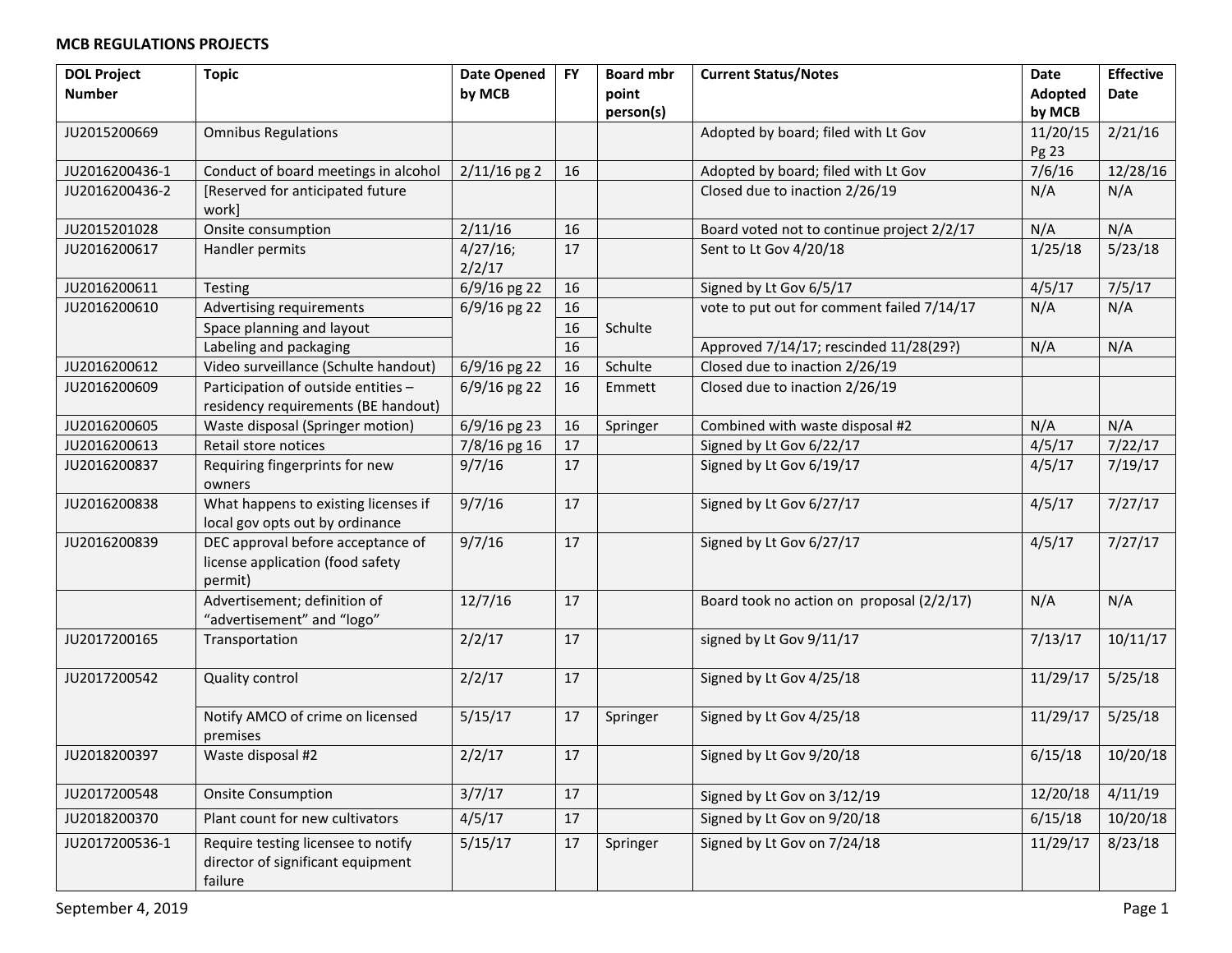| <b>DOL Project</b> | <b>Topic</b>                             | <b>Date Opened</b> | <b>FY</b> | <b>Board mbr</b> | <b>Current Status/Notes</b>                     | Date     | <b>Effective</b> |
|--------------------|------------------------------------------|--------------------|-----------|------------------|-------------------------------------------------|----------|------------------|
| <b>Number</b>      |                                          | by MCB             |           | point            |                                                 | Adopted  | <b>Date</b>      |
|                    |                                          |                    |           | person(s)        |                                                 | by MCB   |                  |
|                    | Separation distance                      | 4/5/17             | 17        | Springer         | Draft on 9/14 agenda; no action                 | N/A      | N/A              |
| JU2017200477       | Timing of public objections              | 5/15/17            | 17        | Emmett           | Signed by Lt Gov on 11/28/17                    | 9/15/17  | 12/28/17         |
|                    | Local government jurisdiction            |                    | $17\,$    |                  |                                                 |          |                  |
| JU2017200533       | Revise definition of "direct or indirect | 5/15/17            | 17        | Springer         | adoption vote failed 11/29/17                   | N/A      | N/A              |
|                    | financial interest" at 3 AAC             |                    |           |                  |                                                 |          |                  |
|                    | 306.015(e)                               |                    |           |                  |                                                 |          |                  |
|                    | "Advertisement" and "promotional         |                    | 17        | Mlynarik;        | Signed by Lt Gov 9/17/18                        | 6/15/18  | 10/17/18         |
|                    | activities"                              |                    |           | Miller           |                                                 |          |                  |
|                    |                                          |                    |           |                  |                                                 |          |                  |
| JU2017200827       | Allow licensees to participate in trade  | 5/15/17            | 17        | Emmett           | Signed by Lt Gov 7/12/18                        | 1/25/18  | 8/11/18          |
|                    | shows                                    |                    |           |                  |                                                 | & 5/7/18 |                  |
|                    | Require corporation bylaws               | 9/14/17            | 18        | Jones            | Signed by Lt Gov 7/12/18                        | 1/25/18  | 8/11/18          |
|                    | Multiple businesses on a lease           |                    | 18        |                  |                                                 | 1/25/18  | 8/11/18          |
|                    | Removal of affiliates                    |                    | 18        |                  |                                                 | 1/25/18  | 8/11/18          |
|                    | Charging for multiple inspections        | 9/14/17            | 18        |                  | Signed by Lt Gov 7/12/18                        | 1/25/18  | 8/11/18          |
|                    | Local gov approval of odor emissions     | 9/14/17            | 18        | Springer         | Signed by Lt Gov 7/12/18                        | 1/25/18  | 8/11/18          |
| JU2018200331.003   | Revise definition of "recreation or      | 5/15/17            | 17        | Miller           | adoption vote failed 8/15/18                    | N/A      | N/A              |
|                    | youth center"                            |                    |           |                  |                                                 |          |                  |
| JU2018200331.002   | Extend video storage retention time      | 11/14/17           | 18        | Springer         | vote to adopt failed 0-5 on 10/17/18            | N/A      | N/A              |
| JU2018200331.001   | Date of issuance of handler permits      | 1/25/18            | 18        | Jones            | Signed by Lt Gov 8/8/18                         | 6/15/18  | 9/7/18           |
| JU2017200829       | Definition of resident                   | 9/14/17            | 18        |                  | approved 1/25/18; rescinded 5/7/18              | N/A      | N/A              |
|                    | Financial background investigations      | 9/14/17            | 18        | Jones            | Draft on 11/14 agenda; voted out for public     |          |                  |
|                    |                                          |                    |           |                  | comment 11/29/17 comment period closed          |          |                  |
|                    |                                          |                    |           |                  | 1/3/18; sent to cmte 1/25/18                    |          |                  |
|                    | Random sampling                          | 2/2/17             | 17        |                  | Draft on 11/14 agenda; referred to testing cmte |          |                  |
|                    |                                          |                    |           |                  | 11/29/17                                        |          |                  |
|                    | Require trim that is sold separately to  | 5/15/17            | $17\,$    | Emmett;          | Voted out for public comment 7/14/17; posted    |          |                  |
|                    | be tested separately; kief               |                    |           | Miller           | 8/15/17; cmts due 9/22/17; on 11/14 agenda;     |          |                  |
|                    |                                          |                    |           |                  | referred to testing cmte 11/29/17               |          |                  |
|                    | Streamline edibles testing               | 7/14/17            | 18        | Emmett           | Draft on 11/14 agenda; referred to testing cmte |          |                  |
|                    |                                          |                    |           |                  | 11/29/17                                        |          |                  |
| JU2019200634       | Overlapping premises                     | 1/25/18            | 18        | Jones            | Draft on July 2019 agenda; amended and put out  |          |                  |
|                    |                                          |                    |           |                  | for comment 7/12/19; comments due 9/5/19; on    |          |                  |
|                    |                                          |                    |           |                  | September 2019 agenda                           |          |                  |
| JU2018200720       | Allow out-of-state investment in         | 1/25/18            | 18        | Springer         | Minor amendment and voted out for public        | 5/1/19   |                  |
|                    | testing labs                             |                    |           |                  | comment 6/15/18; cmts due 9/7/18; Jones to      |          |                  |
|                    |                                          |                    |           |                  | work on revisions for December February mtg;    |          |                  |
|                    |                                          |                    |           |                  | out for comment 2/20/19; comments due           |          |                  |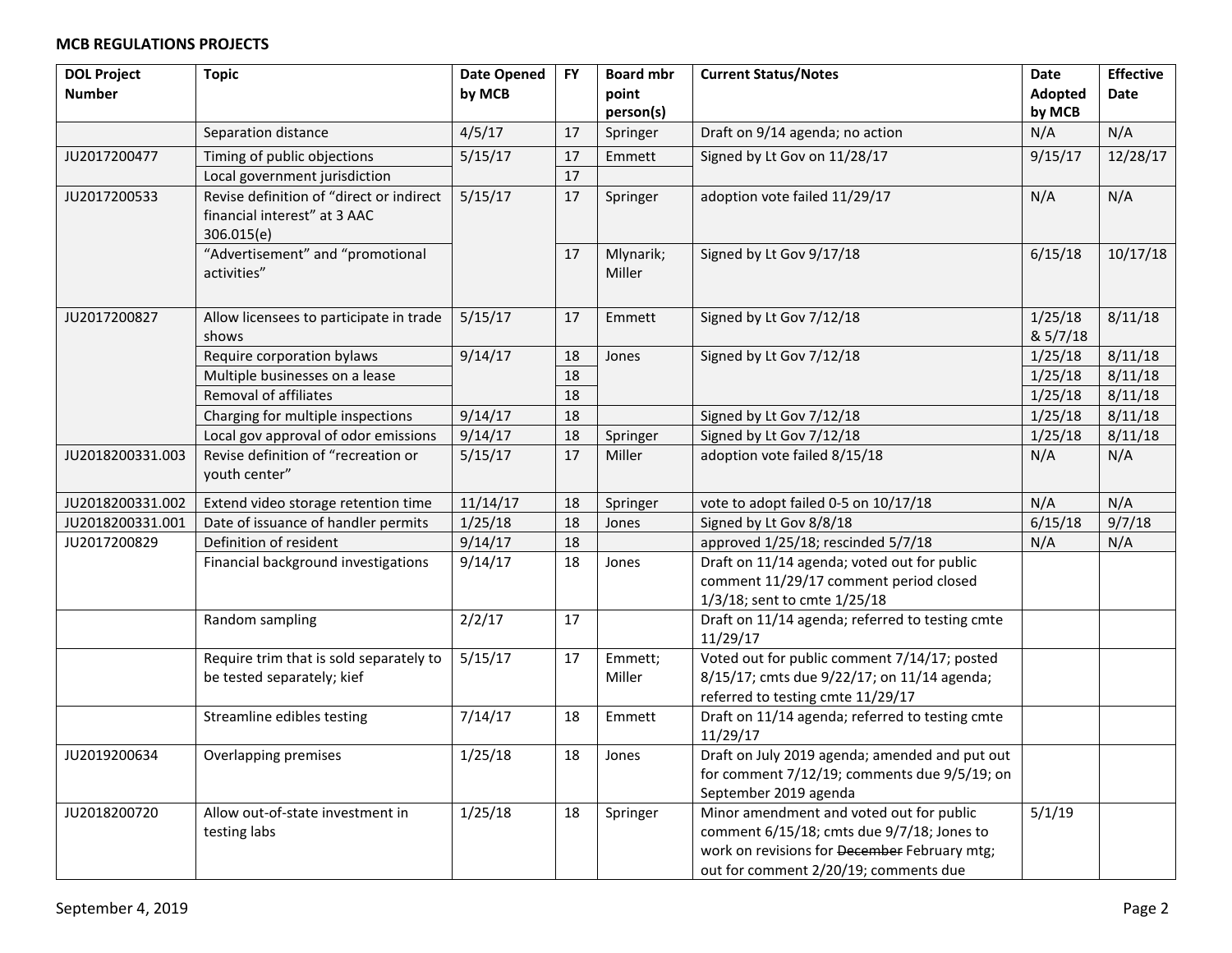| <b>DOL Project</b> | <b>Topic</b>                                    | <b>Date Opened</b> | <b>FY</b> | <b>Board mbr</b> | <b>Current Status/Notes</b>                            | <b>Date</b> | <b>Effective</b> |
|--------------------|-------------------------------------------------|--------------------|-----------|------------------|--------------------------------------------------------|-------------|------------------|
| <b>Number</b>      |                                                 | by MCB             |           | point            |                                                        | Adopted     | Date             |
|                    |                                                 |                    |           | person(s)        |                                                        | by MCB      |                  |
|                    |                                                 |                    |           |                  | 4/12/19; adopted 5/1/19; sent to DOL 5/23/19;          |             |                  |
|                    |                                                 |                    |           |                  | on September 2019 agenda for language revision         |             |                  |
|                    |                                                 |                    |           |                  | requested by DOL                                       |             |                  |
| JU2018200819       | License conversion                              | 1/25/18            | 18        | Jones            | sent to Lt Gov 12/13/18; signed by Lt Gov<br>1/22/19   | 10/17/18    | 2/21/19          |
| JU2018200818       | License expiration for renewal                  | 6/15/18            | 18        | Jones            | sent to Lt Gov 12/11/18; signed by Lt Gov<br>1/22/19   | 10/17/18    | 2/21/19          |
|                    | Ownership change when licensees<br>don't change | 1/25/18            | 18        | Jones            | sent to Lt Gov 12/11/18; signed by Lt Gov<br>1/22/19   | 10/17/18    | 2/21/19          |
|                    | Wholesale concentrates to retail                | 6/15/18            | 18        | Emmett           | sent to Lt Gov 12/11/18; signed by Lt Gov<br>1/22/19   | 10/17/18    | 2/21/19          |
| JU2018200994       | Sample jars                                     | 8/15/18            | 19        | Emmett           | Signed by Lt Gov 4/9/19                                | 2/20/19     | 5/9/19           |
| JU2018200632.001   | Testing Working Group Recs #1 - Part<br>1       | 6/15/18            | 18        | Emmett           | Signed by Lt Gov 10/9/18                               | 8/15/18     | 11/8/18          |
| JU2018200989       | Testing Working Group Recs #1 - Part            |                    | 18        |                  | Parts of project referred to testing cmte 8/15/18;     | 2/20/19     | 5/9/19           |
|                    | 2 (Tracking and Grading)                        |                    |           |                  | voted out for comment 10/17/18; comments due           |             |                  |
|                    |                                                 |                    |           |                  | 12/12/18; on February agenda; small portion            |             |                  |
|                    | Name revised to THC CBD definitions             |                    |           |                  | adopted 2/20/19; remainder sent back to                |             |                  |
|                    |                                                 |                    |           |                  | staff/working group for revisions; to DOL              |             |                  |
|                    |                                                 |                    |           |                  | @3/18/19; to Lt Gov 4/1/19; Signed by Lt Gov<br>4/9/19 |             |                  |
| JU2019200398       | Tracking and Grading (TWG Part 2)               | 6/15/19            | 18        | Emmett           | Part of regs proposal sent back for more work on       | 7/12/19     |                  |
|                    |                                                 |                    |           |                  | 2/20/19; put out for comment 5/1/19; cmts due          |             |                  |
|                    |                                                 |                    |           |                  | 6/19/19; amended and adopted 7/11/19; to DOL           |             |                  |
|                    |                                                 |                    |           |                  | mid-August                                             |             |                  |
| JU2018200820       | Expiration of public notice                     | 6/15/18            | 18        | Emmett           | sent to Lt Gov 12/14/18; signed by Lt Gov<br>1/22/19   | 10/17/18    | 2/21/19          |
| JU2018200746       | Definition of residency #2                      | 6/15/18            | 18        | Emmett           | sent to Lt Gov 12/14/18; signed by Lt Gov<br>1/22/19   | 10/17/18    | 2/21/19          |
| JU2019200010       | Protest by local government                     | 12/20/18           | 19        |                  | Signed by Lt Gov 4/9/19                                | 2/20/19     | 5/9/19           |
| JU2018200829       | All licensees have handler permits              | 8/15/18            | 19        | Jones            | sent to Lt Gov 12/11/18; signed by Lt Gov              | 10/17/18    | 2/21/19          |
|                    |                                                 |                    |           |                  | 1/22/19                                                |             |                  |
|                    | Effective date of ownership change              | 8/15/18            | 19        | Jones            | sent to Lt Gov 12/11/18; signed by Lt Gov<br>1/22/19   | 10/17/18    | 2/21/19          |
| JU2018200993       | Handler permit renewal fee                      | 8/15/18            | 19        | Jones            | Signed by Lt Gov 4/9/19                                | 2/20/19     | 5/9/19           |
| JU2018200990       | Follow approved operating plan                  | 8/15/18            | 19        | Emmett           | Signed by Lt Gov 4/9/19                                | 2/20/19     | 5/9/19           |
| JU2018200992       | Inspection parameters                           | 8/15/18            | 19        | Emmett/          | Draft on 10/16 agenda; voted out for comment           |             |                  |
|                    |                                                 |                    |           | Miller           | 10/17/18; comments due 12/12/18; on 12/21,             |             |                  |
|                    |                                                 |                    |           |                  | tabled to February meeting; sent back to staff for     |             |                  |
|                    |                                                 |                    |           |                  | more work 2/20/19                                      |             |                  |